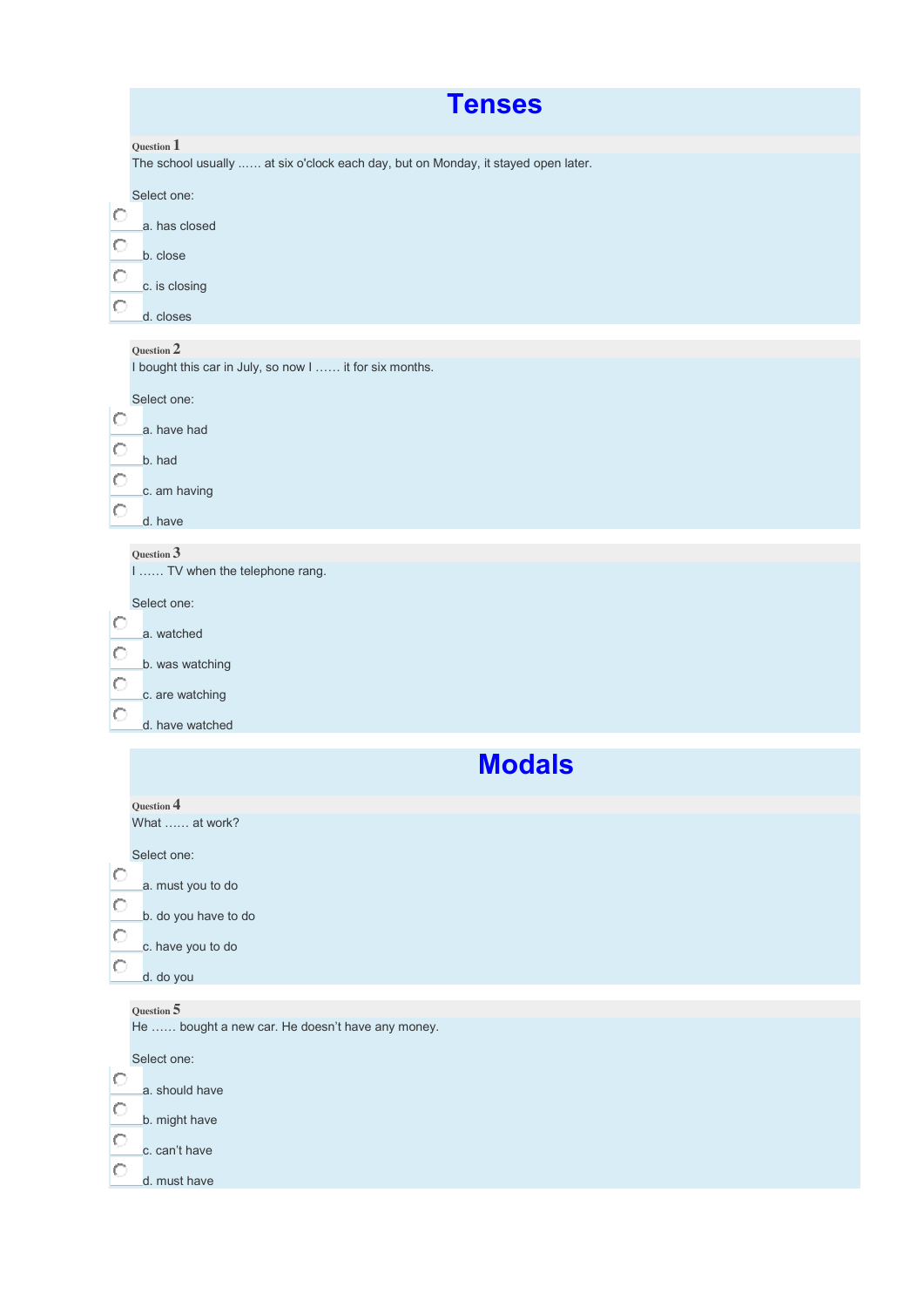|                                    | <b>Comparisons</b>                                                                                                              |
|------------------------------------|---------------------------------------------------------------------------------------------------------------------------------|
| O<br>$\circ$<br>$\circ$<br>$\circ$ | Question 6<br>This one is better  that one.<br>Select one:<br>a. than<br>b. as<br>c. like<br>d. so                              |
| Ю<br>$\circ$<br>$\circ$<br>$\circ$ | Question 7<br>I'm not short. I'm just  tall as Hans.<br>Select one:<br>a. than<br>b. so<br>c. like<br>d. as                     |
|                                    | <b>Articles</b>                                                                                                                 |
| Ю<br>$\circ$<br>$\circ$<br>$\circ$ | Question 8<br>Is there  supermarket near here?<br>Select one:<br>a. a<br>b. an<br>$C. -$<br>d. the                              |
| Ю<br>$\circ$<br>$\circ$<br>$\circ$ | Question 9<br>I heard there's  sports shop in town. Let's see what they have.<br>Select one:<br>a. the<br>b. -<br>c. a<br>d. an |
|                                    | Choose the correct answer; only one answer is<br>correct.<br>The passive                                                        |
| Ю                                  | Question 10<br>Mark was  to hospital in an ambulance.<br>Select one:<br>a. taking                                               |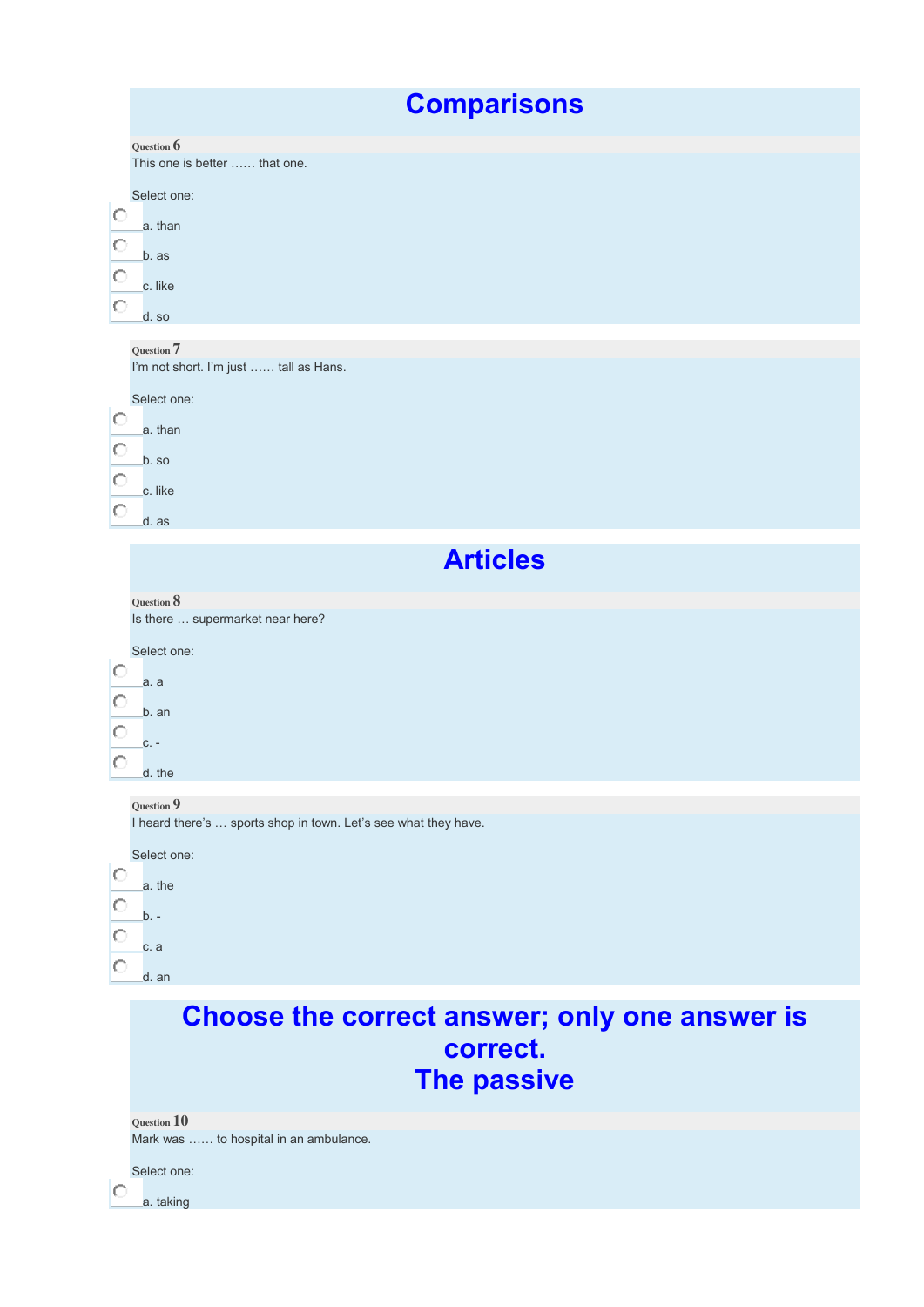| O<br>b. took<br>C<br>c. taken<br>O<br>d. take                                                                                                                                     |  |  |  |
|-----------------------------------------------------------------------------------------------------------------------------------------------------------------------------------|--|--|--|
| Question 11<br>We ______ the sights of the city.<br>Select one:<br>$\circ$<br>a. were showed<br>O<br>b. have showing<br>О<br>c. will shown                                        |  |  |  |
| О<br>d. were shown<br><b>Conditionals</b>                                                                                                                                         |  |  |  |
| Question 12<br>If it ______ nice tomorrow, we'll go to the zoo.<br>Select one:<br>O<br>a. would be<br>O<br>b. is<br>О<br>c. will<br>O<br>d. will be                               |  |  |  |
| Question 13<br>If you had left me a note, I ______ where you were.<br>Select one:<br>О<br>a. would have known<br>О<br>b. had been known<br>О<br>c. would be known<br>d. had known |  |  |  |
| <b>Choose the correct word (form)</b>                                                                                                                                             |  |  |  |
| Question 14<br>What's the name of Dave's driving<br>Select one:<br>O<br>a. instruction<br>О<br>b. instruct<br>O<br>c. instructor<br>О<br>d. instructive                           |  |  |  |
| Question 15<br>We thought of driving to Berlin, but in the end we_<br><b>Contract Contract</b><br>Select one:<br>C<br>a. flying                                                   |  |  |  |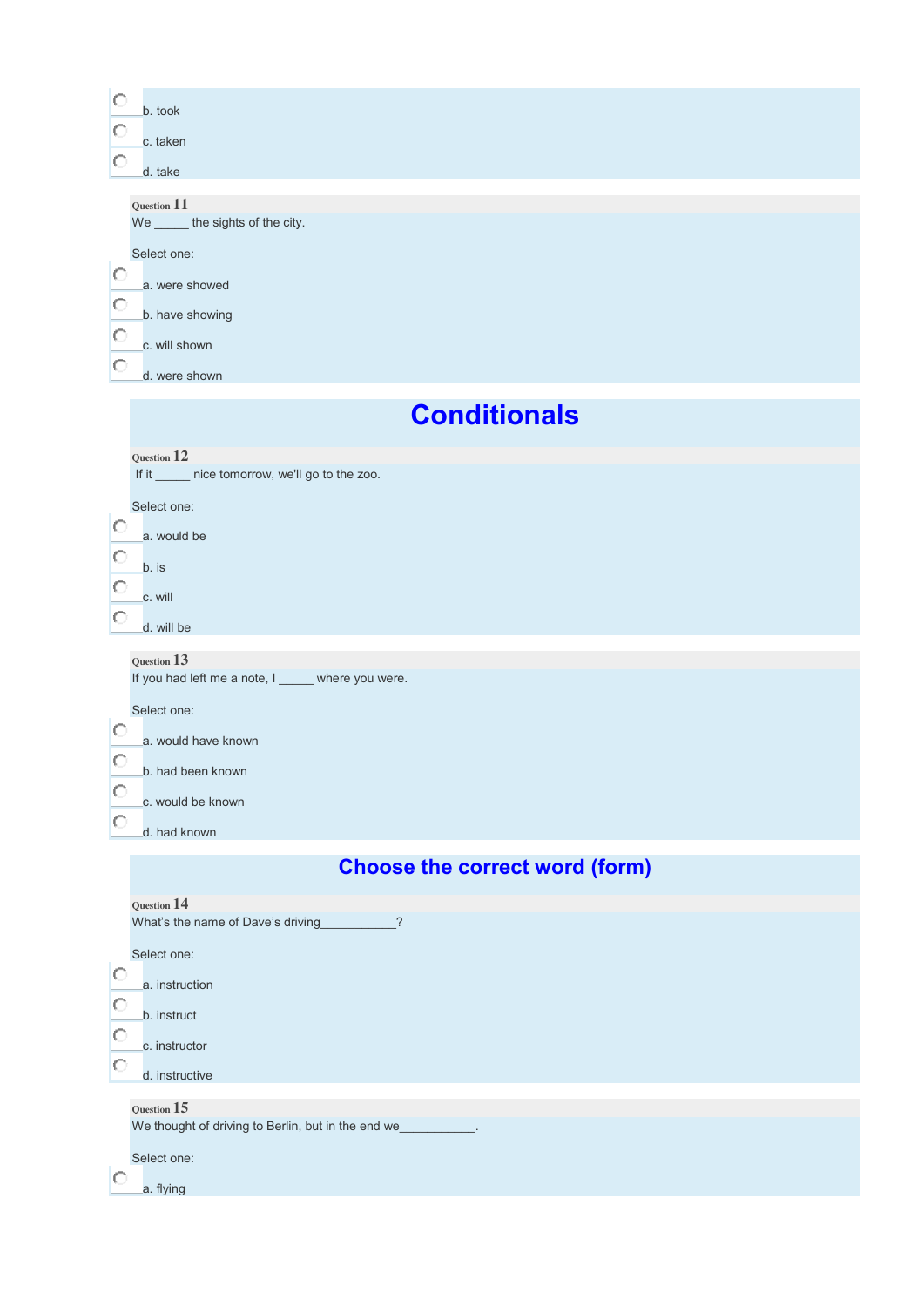| $\circ$<br>b. flew<br>$\circ$<br>c. flight<br>$\circ$<br>d. flown                                                                                                                         |  |  |  |
|-------------------------------------------------------------------------------------------------------------------------------------------------------------------------------------------|--|--|--|
| <b>Choose the correct word.</b>                                                                                                                                                           |  |  |  |
| Question 16<br>Listen to the birds_<br><b>Example 2</b> in the trees.<br>Select one:<br>$\circ$<br>a. howling<br>$\circ$<br>b. barking<br>$\circ$<br>c. creaking<br>$\circ$<br>d. singing |  |  |  |
| $_{\rm Question}$ $17$<br>Brian is a__________________at Oxford University.<br>Select one:<br>Ю<br>a. schoolboy<br>$\circ$<br>b. pupil<br>$\circ$<br>c. student<br>$\circ$<br>d. learner  |  |  |  |

# **Choose the correct synonym of the underlined word.**

| Question 18                                                      |
|------------------------------------------------------------------|
| By a stroke of fortune he got a small part in a television play. |
|                                                                  |
| Select one:                                                      |
| O<br>a. fame                                                     |
| Ō                                                                |
| b. success                                                       |
| $\circ$                                                          |
| c. luck                                                          |
| О<br>d. failure                                                  |
|                                                                  |
| Question 19                                                      |
| The questions were so elementary that he easily passed the test. |
|                                                                  |
| Select one:                                                      |
| О                                                                |
| a. complicated                                                   |
| O<br>b. valuable                                                 |
| Ō                                                                |
| c. easy                                                          |
| О                                                                |
| d. empty                                                         |
|                                                                  |